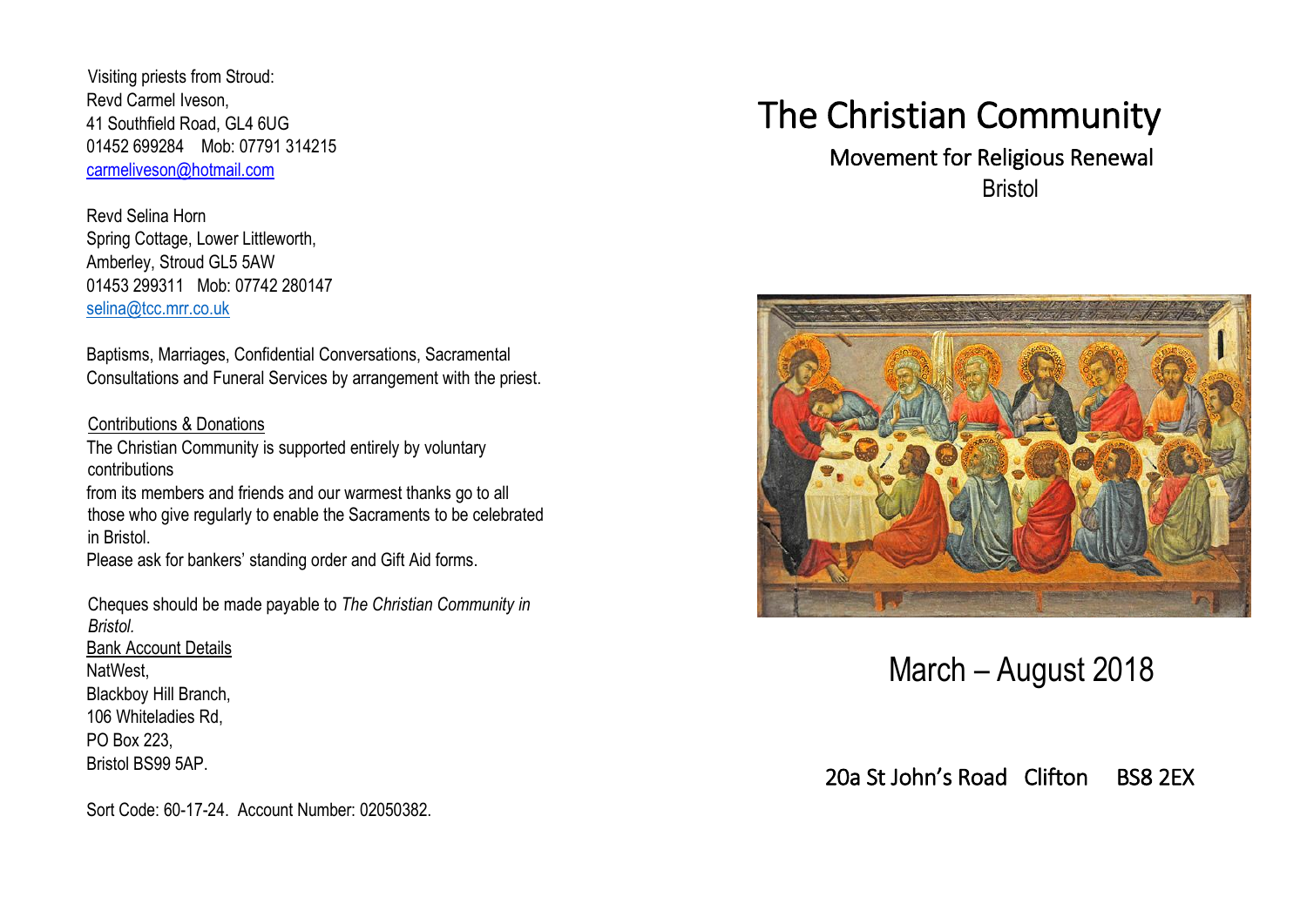#### **March**

Saturday 10th 10.00 The Act of Consecration 11.20 *Gospel Study*

#### Sunday 25th **(Palm Sunday)** 9.00 Children's Service 10.00 The Act of Consecration

11.20 *Judaism* (talk by guest speaker)

## **April**

Sunday 1<sup>st</sup> (Easter Sunday) 10.00 The Act of Consecration 11.15 Children's Service followed by *Easter Brunch*

#### Saturday 21<sup>st</sup>

10.00 The Act of Consecration 11.00 *Preparation for the Regional Conference in Stroud (i)*

### **May**

Saturday 5<sup>th</sup> 10.00 The Act of Consecration 11.00 *Preparation for Regional Conference (ii)*

**Saturday 12th May - South West Regional Conference in Stroud**

Sunday 20th **(Whit Sunday)**  10.00 The Act of Consecration 11.00 Children's Service followed by *Whitsun Festival*  with reading of John 1, 1-5 in different languages.

#### **June**

Friday 8<sup>th</sup> 7.30pm *Evil and the Love of God* Talk by Revd Tom Ravetz (at Bristol Steiner School)

#### Saturday 9th

- 10.00 The Act of Consecration
- 11.20 *Conversation with Revd Tom Ravetz*

#### Sunday 24th **(St. John's)**

9.00 Children's Service 10.00 The Act of Consecration 11.20 *Talk on St John*

#### **July**

Saturday 7<sup>th</sup> 10.00 The Act of Consecration 11.20 *Islam* (talk by guest speaker)

#### Sunday 22<sup>nd</sup> (No Children's Service)

- 10.00 The Act of Consecration
- 11.20 *Congregational Meeting*

#### **August**

Saturday 11th

- 10.00 The Act of Consecration
- 11.20 *Gospel Study*
- Sunday 26<sup>th</sup> (No Children's Service)
- 10.00 The Act of Consecration
- 11.20 *The Evolution of Celtic Christianity*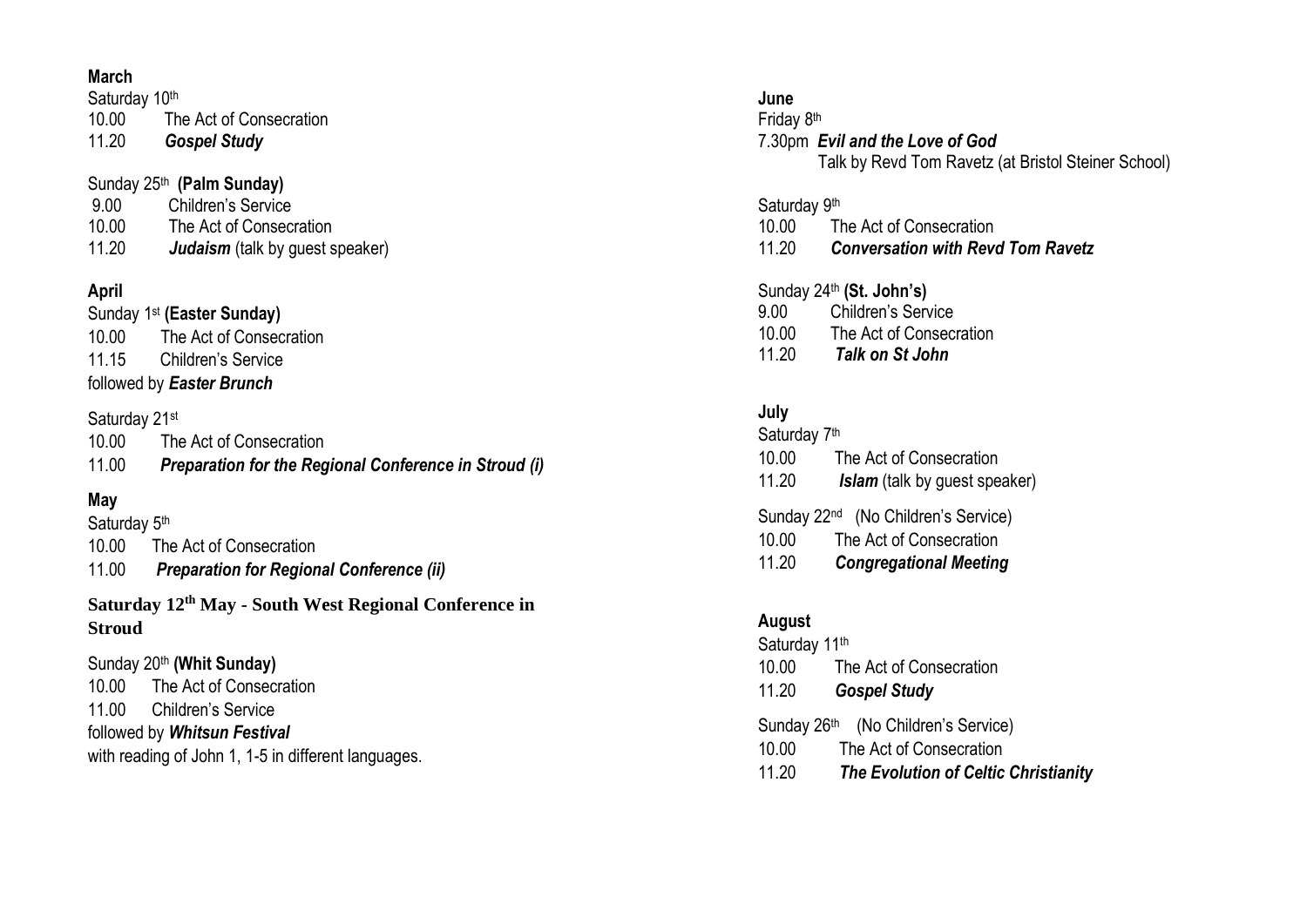#### March 2018

*'The Resurrection was an event which changed the history of the world. It dawned like a great sunrise of the Spirit's light and none of the witnesses was able to see the whole. Each of them caught a glimpse through the window of his heart's consciousness of a happening which was beyond all description. When we read the Gospels, we are able to look through the eyes and hear with the ears of one after another of the men and women who experienced the first day of Easter. In so doing, our hearts may begin to apprehend something of that which they saw in a glimpse, What they knew may start to kindle knowledge in ourselves.'*

 *(The Christian Year - Evelyn Capel)*

Dear Members and Friends of the Bristol congregation,

This year we will have services on Palm Sunday as well as Easter Sunday. The children will plant seeds for Easter grass before their service on Palm Sunday. If each child could bring a pot/bowl with them – there will be compost and seeds at the church.

There will be a gathering in the chapel, with readings, on Good Friday,  $30<sup>th</sup>$  March at 2.30pm.

On Easter Sunday the Children's Service will be at 11.00 after the Act of Consecration, followed by Brunch for everyone.

The Act of Consecration on Whit Sunday will be followed by the Children's Service and the reading of John 1, 1-5 in different languages.

I will be taking an extended break from  $18<sup>th</sup>$  April until  $18<sup>th</sup>$ July. During that time Selina Horn will visit from Stroud. Selina's contact details are on the back of the programme.

In the coming months we will have guest speakers on Judaism and Islam - please see the programme for details.

Revd Tom Ravetz will visit us in June - giving a public talk on Friday 8<sup>th</sup> at the Bristol Steiner School, and meeting with the congregation on the Saturday. Further details in the programme.

This year the South-West regional conference will be hosted by Stroud on Saturday  $12<sup>th</sup>$  May. The theme this year is **'Opening to the Future – cultivating new soul qualities of brotherhood.'** We will turn to the three soul qualities which will play an increasingly important role in the positive evolution of humanity in the coming centuries and millennia - Freedom of Thought, Freedom of Belief and Active Compassion.

With this programme comes information regarding data protection. New regulations come into force in May this year. Please read the enclosed information.

Wishing you all the best in the coming months. Carmel Iveson

**New Member:** Catharine Deam – 9<sup>th</sup> February